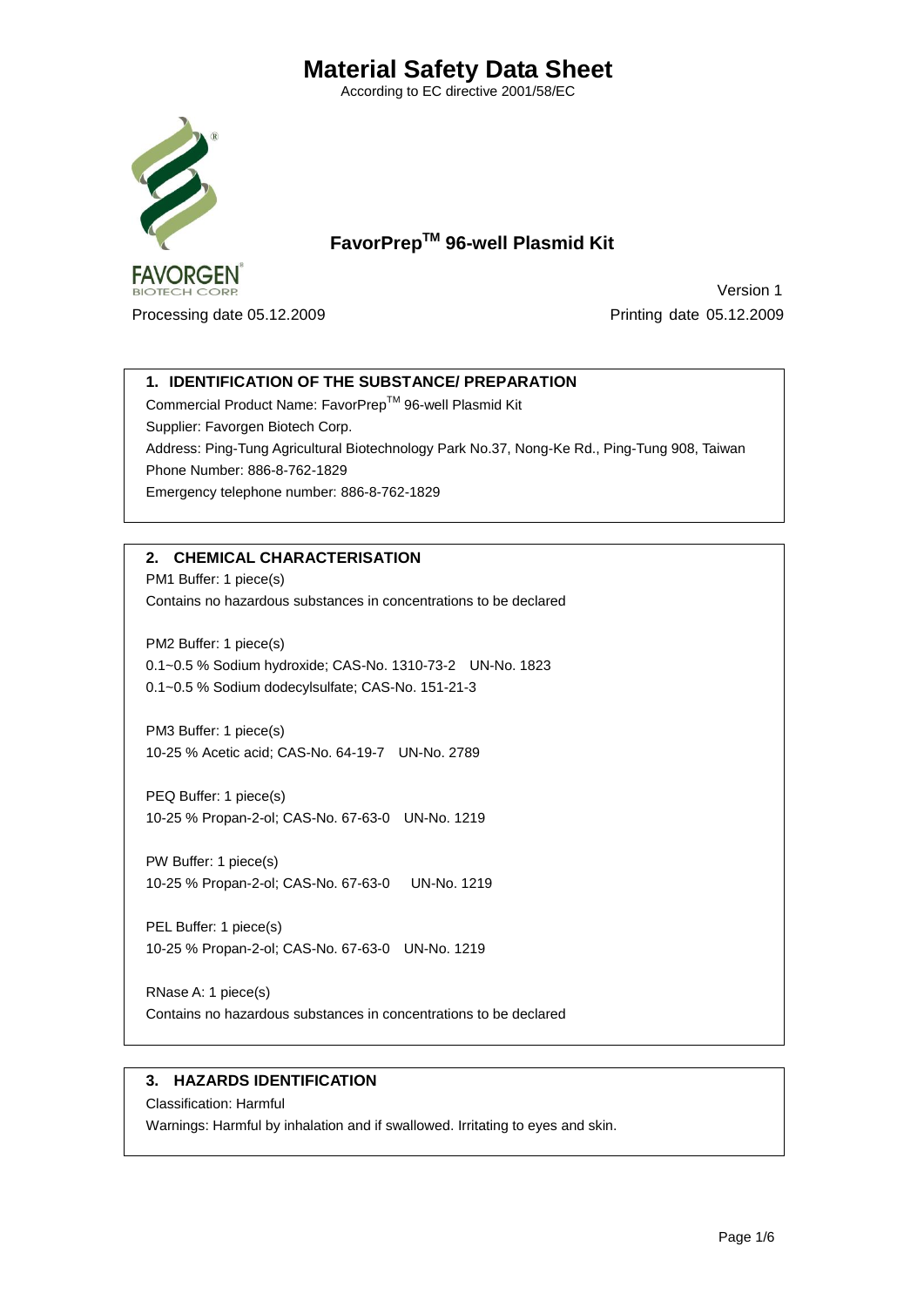According to EC directive 2001/58/EC



 **FavorPrepTM 96-well Plasmid Kit**

Processing date 05.12.2009 Printing date 05.12.2009

Version 1

## **4. FIRST AID MEASURES**

Skin contact: Wash skin with water thoroughly.

Eye contact: Promptly wash eyes with water for at least 15 minutes, then seek medical advice. Ingestion: Obtain medical attention.

### **5. FIRE-FIGHTING MEASURES**

Extinguishing media: No restriction. Decomposition: Dangerous decomposition is not anticipated.

### **6. ACCIDENTAL RELEASE MEASURES**

Actions to be taken on spillage: Sweep up spilled solids carefully. Dilute spilled liquids with plenty of water and adsorb.

Absorbent material: No restriction.

Actions to be taken to limit damage: Special measures to limit damage are not necessary.

### **7. HANDLING AND STORAGE**

Handling: Liquid is not inflammable. Liquid is not combustible. Open and handle vessels carefully. Storage: Store at room temperature.

Do not store together with: No restriction.

### **8. EXPOSURE CONTROLS / PERSONAL PROTECTION**

Respiratory protection: No personal respiratory protective equipment normally required.

Eye protection: Safety glasses

Hand protection: One-way gloves

Hygiene measures: Wash hands before breaks and at the end of workday.

### *9.* **PHYSICAL AND CHEMICAL PROPERTIES**

*PM1 Buffer*  Form: Fluid Color: Colorless pH-value at 20℃:7.0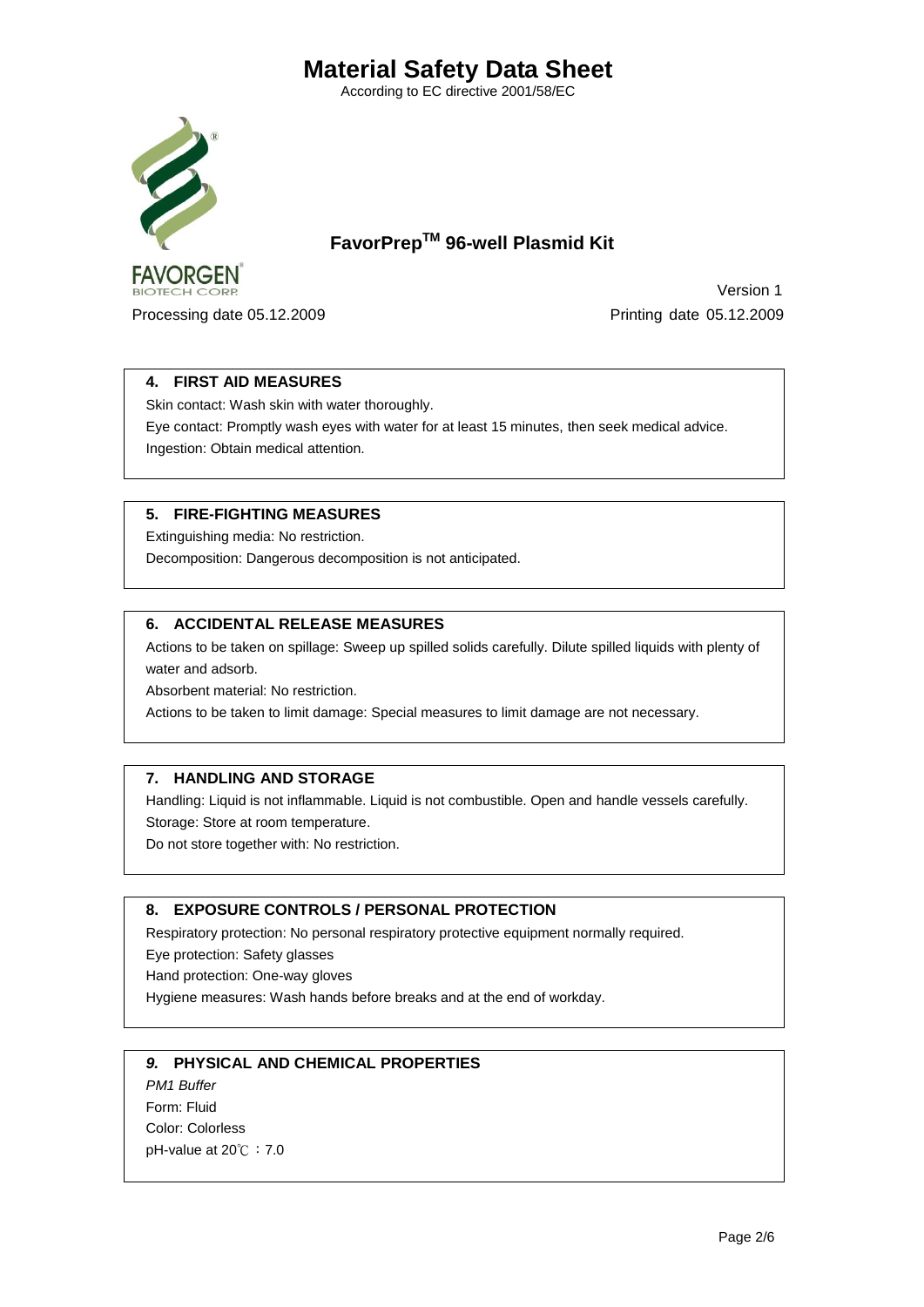According to EC directive 2001/58/EC



 **FavorPrepTM 96-well Plasmid Kit**

Processing date 05.12.2009 Printing date 05.12.2009

Version 1

*PM2 Buffer*  Form: Fluid Color: Colorless Odor: Characteristic pH-value at 20℃: 13.2

*PM3 Buffer*  Form: Fluid Color: Colorless Odor: Characteristic pH-value at 20℃: 5.5

*PEQ Buffer*  Form: Fluid Color: Colorless Odor: Characteristic pH-value at 20℃:7.0

*PW Buffer* Form: Fluid Color: Colorless Odor: Characteristic pH-value at 20℃:7.0

*PEL Buffer* Form: Fluid Color: Colorless Odor: Characteristic pH-value at 20℃: 8.5

RNase A Form: Fluid Color: Colorless Odor: Characteristic pH-value at 20℃:7.0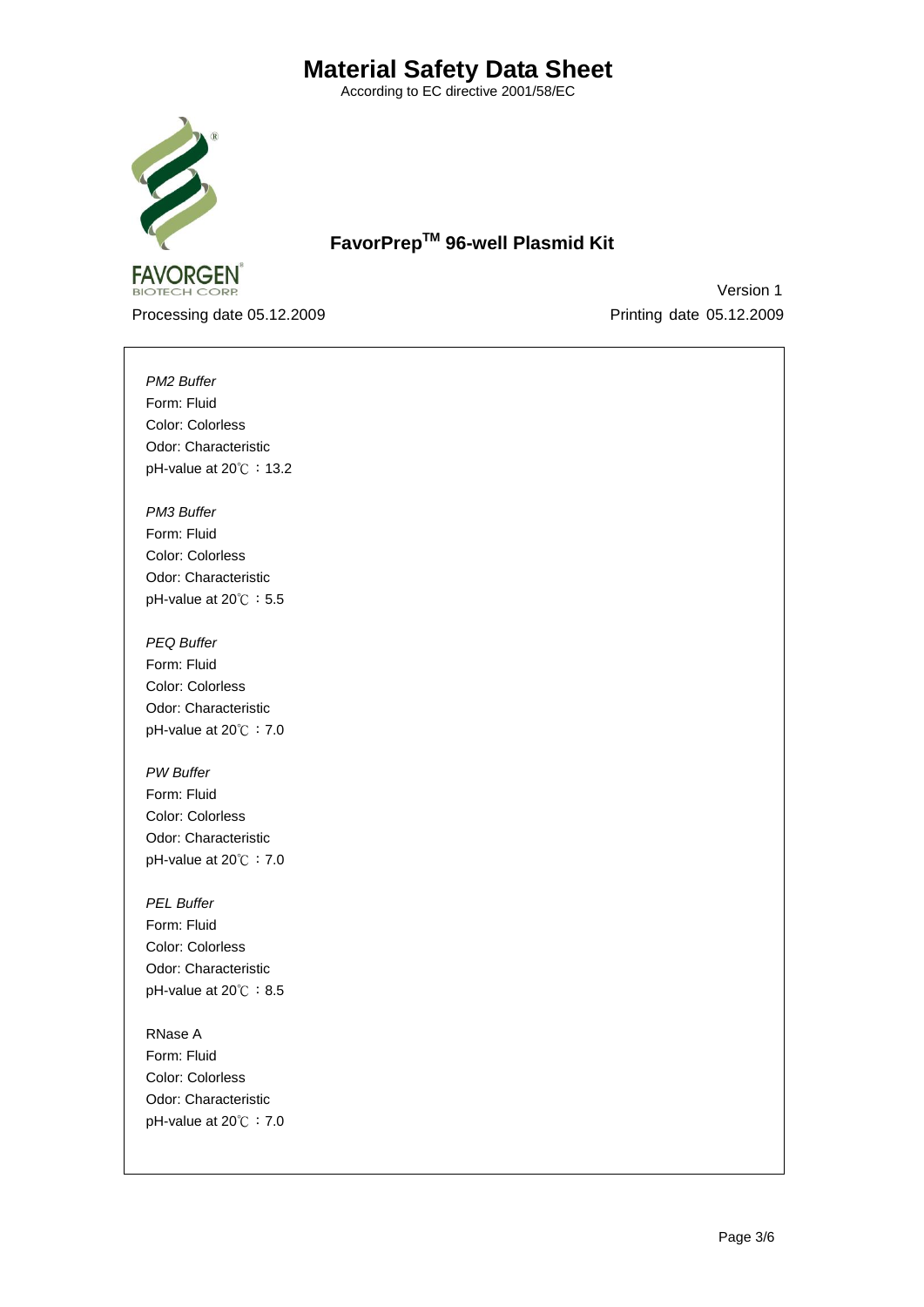According to EC directive 2001/58/EC



 **FavorPrepTM 96-well Plasmid Kit**

Processing date 05.12.2009 Printing date 05.12.2009

Version 1

# **10. STABILITY AND REACTIVITY**

Hazardous reactions: Reacts with acids, alkalis and oxidizing agents. Hazardous decomposition products: Danger of toxic pyrolysis products.

# **11. TOXICOLOGICAL INFORMATION**

**PM2 Buffer** 

*Sodium hydroxide*

Toxicity (others): LD50 intraperitoneal mouse 40 mg/kg

LDLo (oral, rabbit) 500 mg/kg

*Sodium dodecylsulfate*

Oral toxicity: LD50 rat 1.288 mg/kg

# **12. ECOLOGICAL INFORMATION**

Water hazard class: 1 slightly hazardous to water and ground

## **13. DISPOSAL CONSIDERATIONS**

Waste disposal route: Used reagent can be disposed of in the waste water in accordance with local regulations.

Disposal of empty packaging: Dispose of empty packs by local recycling or waste disposal routes if necessary, clean them beforehand.

# **14. TRANSPORT INFORMATION**

### **Sara**

Section 355 (extremely hazardous substances): None of the ingredients is listed.

Section 313 (Specific toxic chemical listings): None of the ingredients is listed.

TSCA (Toxic Substances Control Act): All ingredients are listed.

### **Proposition 65**

Chemicals known to cause cancer: None of the ingredients is listed.

Chemicals known to cause reproductive toxicity: None of the ingredients is listed.

### Hazard symbol: Harmful